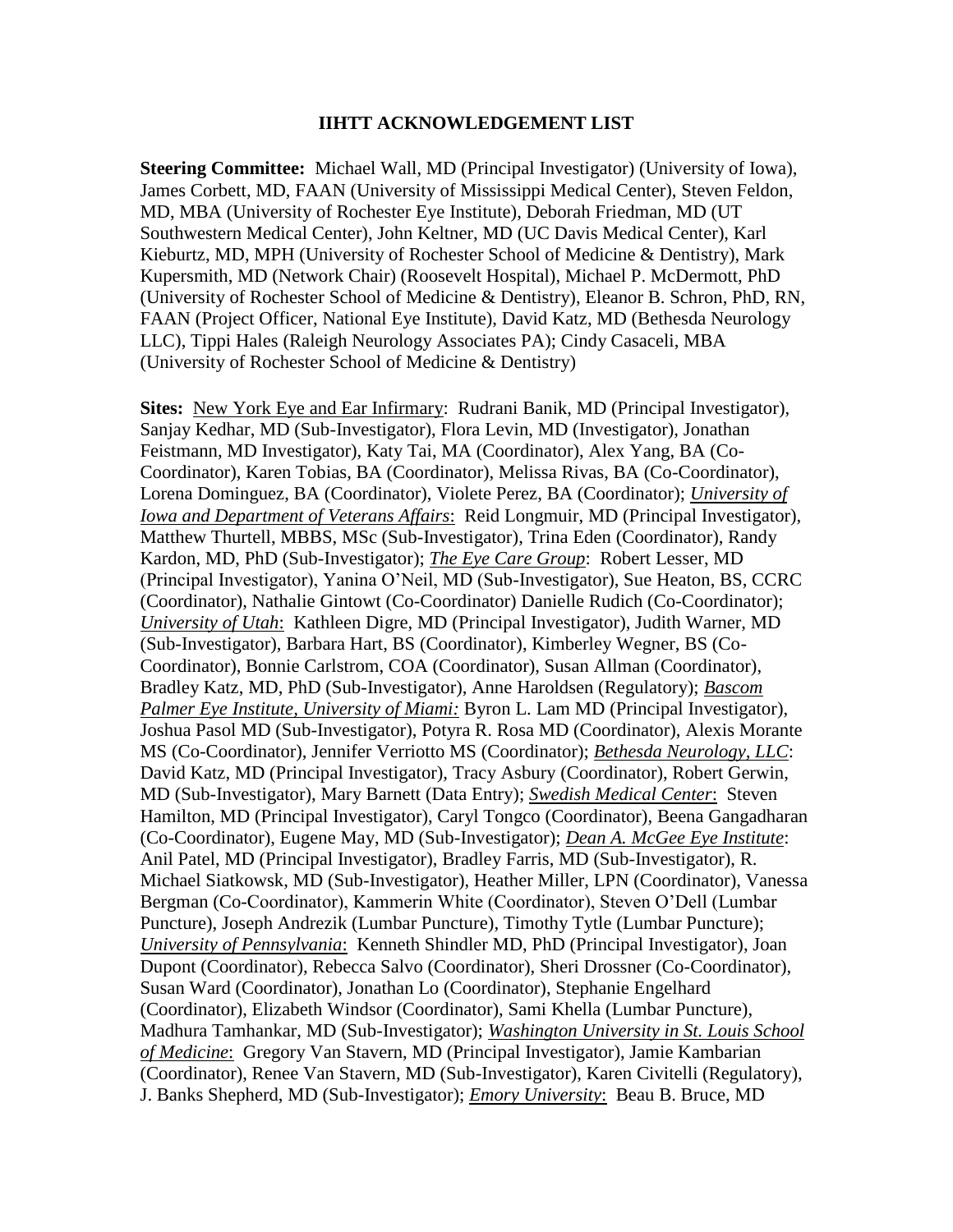(Principal Investigator), MS; Valérie Biousse (Sub-Investigator), MD; Nancy J. Newman, MD (Investigator); Judy Brower, MMSc, COMT (Coordinator); Linda Curtis, BSM (Co-Coordinator); *University of Alabama Birmingham*: Michael Vaphiades, DO (Principal Investigator), Karen Searcey (Coordinator), Lanning Kline, MD (Sub-Investigator), Roy McDonald (coordinator);

*Raleigh Neurology Associates, PA*: Syndee J. Givre, MD, PhD (Principal Investigator), Tippi Hales (Coordinator), Penni Bye (Coordinator), Keisha Fuller (Coordinator), Kenneth M. Carnes, MD, (Sub-Investigator), Kimberly James (Regulatory), Marisol Ragland (Data Entry);

*Saint Louis University*: Sophia M. Chung, MD (Principal Investigator), Dawn M. Govreau, COT (Coordinator), John T. Lind, MD, MS (Sub-Investigator); *University of Rochester Eye Institute:* Zoe Williams, MD (Principal Investigator), George O'Gara (Coordinator), Kari Steinmetz (Coordinator), Mare Perevich (Coordinator), Karen Skrine (Coordinator), Elisabeth Carter (Coordinator), Rajeev Ramchandran, MD (Sub-Investigator); *Ohio State University*: Steven Katz, MD (Principal Investigator), Marc Criden, MD (Investigator), Gina Coman, RMA, CPC, OCS (Co-Coordinator), John McGregor, FACS, MD, (Sub-Investigator), Andrea Inman (Regulatory); *Johns Hopkins University*: Prem S. Subramanian, MD, PhD (Principal Investigator), Paul N. Hoffman, MD, PhD (Investigator), Marianne Medura (Coordinator), M. Michaele Hartnett (Coordinator), Madiha Siddiqui (Coordinator), Diane Brown (Coordinator), Ellen Arnold (Coodinator), Jeff Boring, MD (Sub-Investigator), Neil R. Miller, MD (Sub-Investigator); *University of Southern California*: Peter Quiros, MD (Principal Investigator), Sylvia Ramos (Coordinator), Margaret Padilla (Coordinator), Lupe Cisneros (Coordinator), Anne Kao, MD (Sub-Investigator), Carlos Filipe Chicani, MD (Sub-Investigator), Kevin Na (Regulatory); *University of Houston*: Rosa Tang, MD, MPH, MBA (Principal Investigator), Laura Frishman, PhD (Coordinator), Priscilla Cajavilca, MD (Coordinator), Sheree Newland, LVN (Coordinator), Liat Gantz, OD, PhD (Coordinator), Maria Guillermo Prieto, MD (Coordinator), Anastas Pass, OD, JD (Coordinator), Nicky R. Holdeman, OD, MD (Sub-Investigator); *University of Minnesota*: Michael S. Lee, MD (Principal Investigator), Helen Roemhild (Coordinator), Wendy Elasky (Coordinator), Anne Holleschau (Coordinator), Jody Fissgus (Coordinator), Jamie Walski (Coordinator), Andrew Harrison, MD (Sub-Investigator); *Oregon Health & Science University:* Julie Falardeau MD (Principal Investigator), William Hills MD (Sub-Investigator), Cristi Bryant (Coordinator), Donna Kim MD (Investigator), Rebecca Armour MD (Investigator), Lori Higginbotham (Coordinator); *University of Virginia*: Steven A. Newman, MD (Principal Investigator), Kristina Holbrook (Coordinator), Laura D. Cook, MD (Sub-Investigator), Holly Bacon (Data Entry), Janis Beall, COT (Technician), Thomas Goddard, COA (Technician), William Hall (Technician), Debbie Hamilton (Photographer), Alan Lyon (Photographer); *University of Calgary*: William Fletcher, MD, FRCPC (Principal Investigator), Suresh Subramaniam, MSc, MD, FRCPC (Investigator), Jeannie Reimer (Coordinator), Jeri Nickerson (Coordinator), Fiona Costello, MD, FRCPC (Sub-Investigator); *The Greater Baltimore Medical Center*: Vivian Rismondo-Stankovich, MD (Principal Investigator), Maureen Flanagan, CO, COA (Coordinator), Allison Jensen, MD (Sub-Investigator); *Stony Brook University*: Patrick Sibony, MD (Principal Investigator), Ann Marie Lavorna, RN (Coordinator), Mary Mladek, COT (Coordinator), Ruth Tenzler, RN (Coordinator), Robert Honkanen,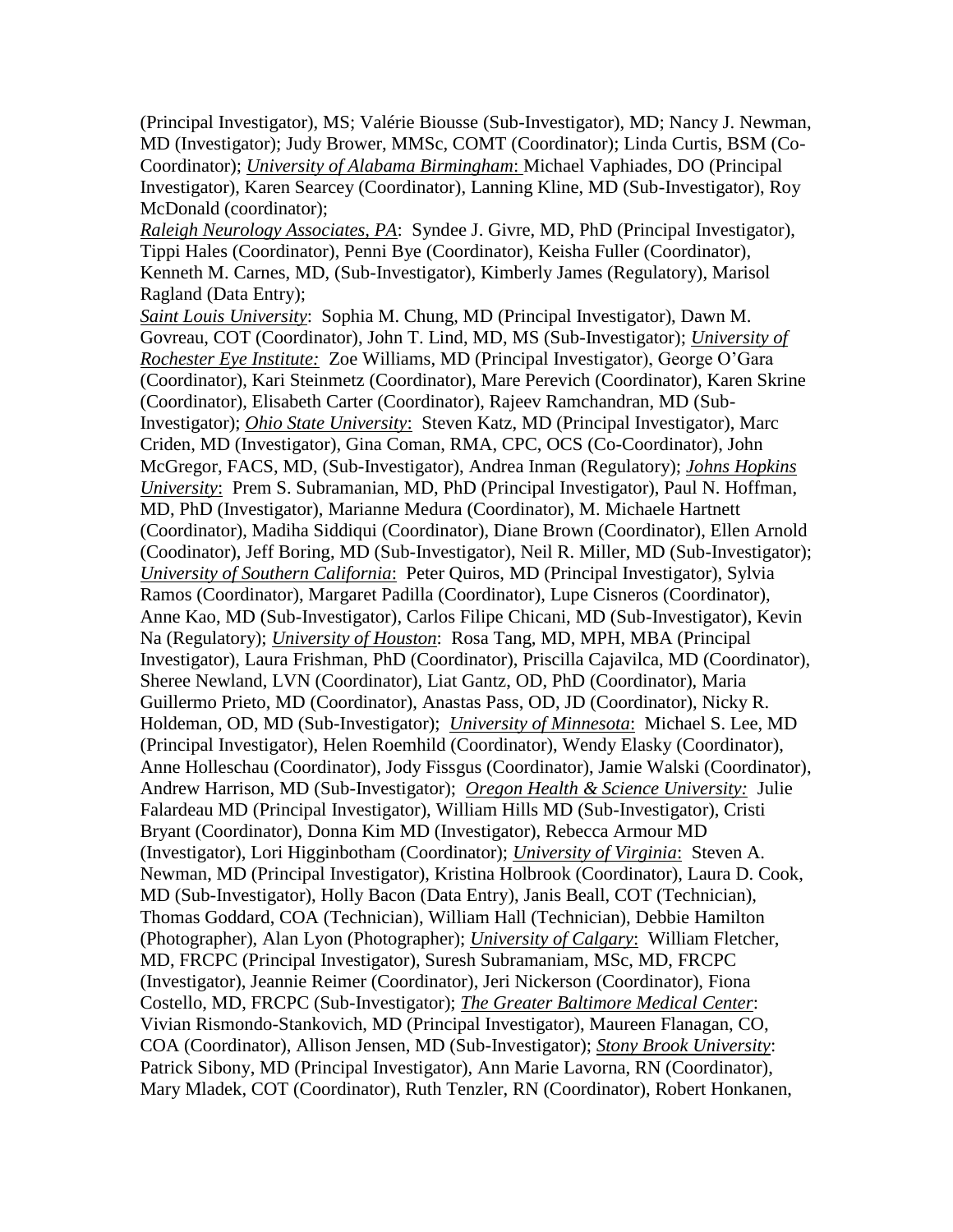MD (Sub-Investigator), Jill Miller-Horn, MD, MS (Lumbar Puncture), Lauren Krupp, MD (Lumbar Puncture); *Massachusetts Eye and Ear Infirmary*: Joseph Rizzo, MD (Principal Investigator), Dean Cestari, MD (Sub-Investigator), Neal Snebold, MD (Investigator), Brian Vatcher (Coordinator), Christine Matera (Coordinator), Edward Miretsky, BA (Coordinator), Judith Oakley, BA (Coordinator), Josyane Dumser (Coordinator), Tim Alperen, BA (Coordinator), Sandra Baptista-Pires (Coordinator), Ursula Bator, OD (Coordinator), Barbara Barrett, RN (Coordinator), Charlene Callahan (Coordinator), Sarah Brett (Coordinator), Kamella Zimmerman (Coordinator), Marcia Grillo (Coordinator), Karen Capaccioli (Coordinator); *Duke Eye Center and Duke University Medical Center*: M. Tariq Bhatti MD (Principal Investigator), LaToya Greene COA,CRC (Coordinator), Maria Cecilia Santiago-Turla (Coordinator), Noreen McClain (Coordinator), Mays El-Dairi MD (Sub-Investigator); *University of Texas Health Science Center at San Antonio*: Martha Schatz, MD (Principal Investigator), John E. Carter, MD (Sub-Investigator), Patrick O'Connor, MD (Sub-Investigator), Daniel Mojica (Coordinator), Joan Smith (Coordinator), Yolanda Trigo (Coordinator), Sherry Slayman Kellogg (Coordinator), Alexandra Martinez (Coordinator), Paul Comeau (Photographer), Andres Sanchez (Photographer), Nathan McCarthy (Photographer), Erika Perez (COT), Carlos Bazan (Lumbar Puncture); *Florida State University College of Medicine*: Charles Maitland, MD (Principal Investigator), H. Logan Brooks, Jr., MD (Investigator), Ronda Gorsica (Coordinator), Brian Sherman, MD (Sub-Investigator), Joel Kramer, MD (Sub-Investigator); *Rutgers-New Jersey Medical School*: Larry Frohman, MD (Principal Investigator) Amanda Ribeiro (Coordinator), Kathryn Boschert (Coordinator), Yu fei Tu (Coordinator), Susan Rivera (Coordinator), Roger Turbin, MD (Sub-Investigator); *Queen's University-Hotel Dieu Hospital*: Martin ten Hove, MD, MEng (Principal Investigator), Adriana Breen, RN, BScN (Coordinator), Craig Simms (Coordinator), Mary Kemp (Regulatory), Jim Farmer, MD Sub-Investigator); *William Beaumont Hospital*: Robert Granadier, MD (Principal Investigator), Tammy Osentoski, RN (Coordinator), Kristi Cumming, RN (Coordinator), Bobbie Lewis, RN (Coordinator), Lori Stec, MD (Sub-Investigator); *University of Illinois*: Jorge C. Kattah, MD (Principal Investigator), John Pula, MD (Sub-Investigator), Mary Rose Buttice, LPN, CCRC (Coordinator), Kimberly DuPage RN, BSN, CCRC (Coordinator), Kimberly Cooley RN, BSN, CCRC (Coordinator), Judith Beck RN (Coordinator), CCRP, Lynn Bannon (Technician), Cynthia Guede RN, BSN (Coordinator); *SUNY Upstate Medical University*: Luis Mejico, MD (Principal Investigator), Melissa Ko, MD (Sub-Investigator), Burk Jubelt, MD (Investigator), Megan Grosso, PA.C. (Coordinator), Mark Chilton (Coordinator), Mary Lou Watson (Data Entry), Jennifer Moore (Coordinator); *Wake Forest University*: Tim Martin, MD (Principal Investigator), Cara Everhart, COA (Coordinator), Joan Fish, RN (Coordinator), Lori Cooke, RN (Coordinator), J. Paul Dickinson, MD (Sub-Investigator); *LSU Health Sciences Center*: Marie D. Acierno, MD (Principal Investigator), Rachelle Watts, RN (Coordinator), Amy Thomassie, RN (Coordinator), Aravinda Rao, MD (Sub-Investigator), Trisha Mary Chiasson (Regulatory); *Mount Sinai Medical Center*: Janet C. Rucker, MD (Principal Investigator), Christine Hannigan (Coordinator), Ilana Katz-Sand, MD (Sub-Investigator), Deepali Rajguru, MD (Sub-Investigator); *University of Kentucky College of Medicine*: Sachin Kedar, MD (Principal Investigator), Nubia Vega, CCRP (Coordinator),